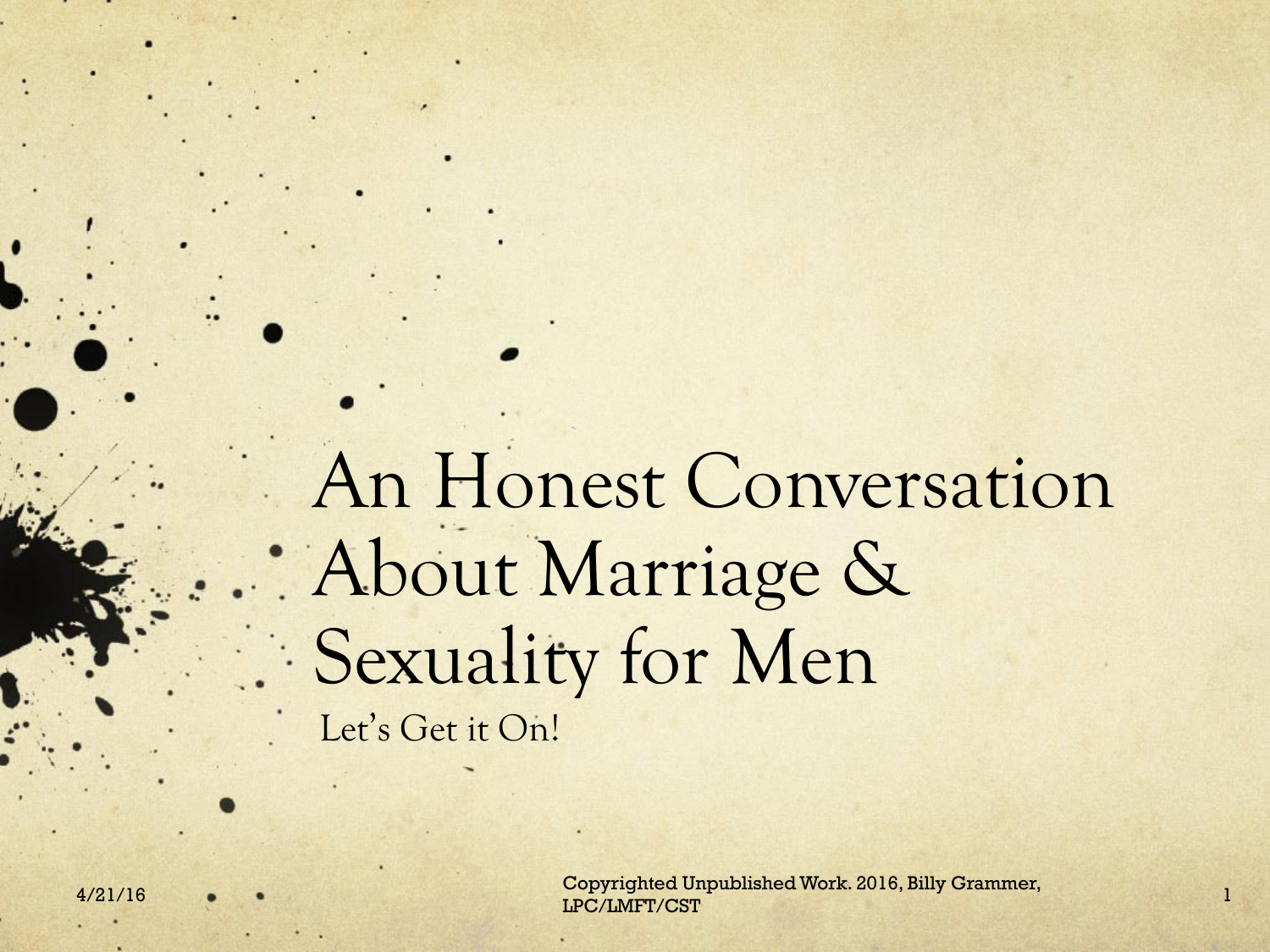#### Personal Growth Focus

**We proclaim Him, admonishing every man and teaching every man with all wisdom, so that we may present every man complete in Christ.**

**Col 1:28**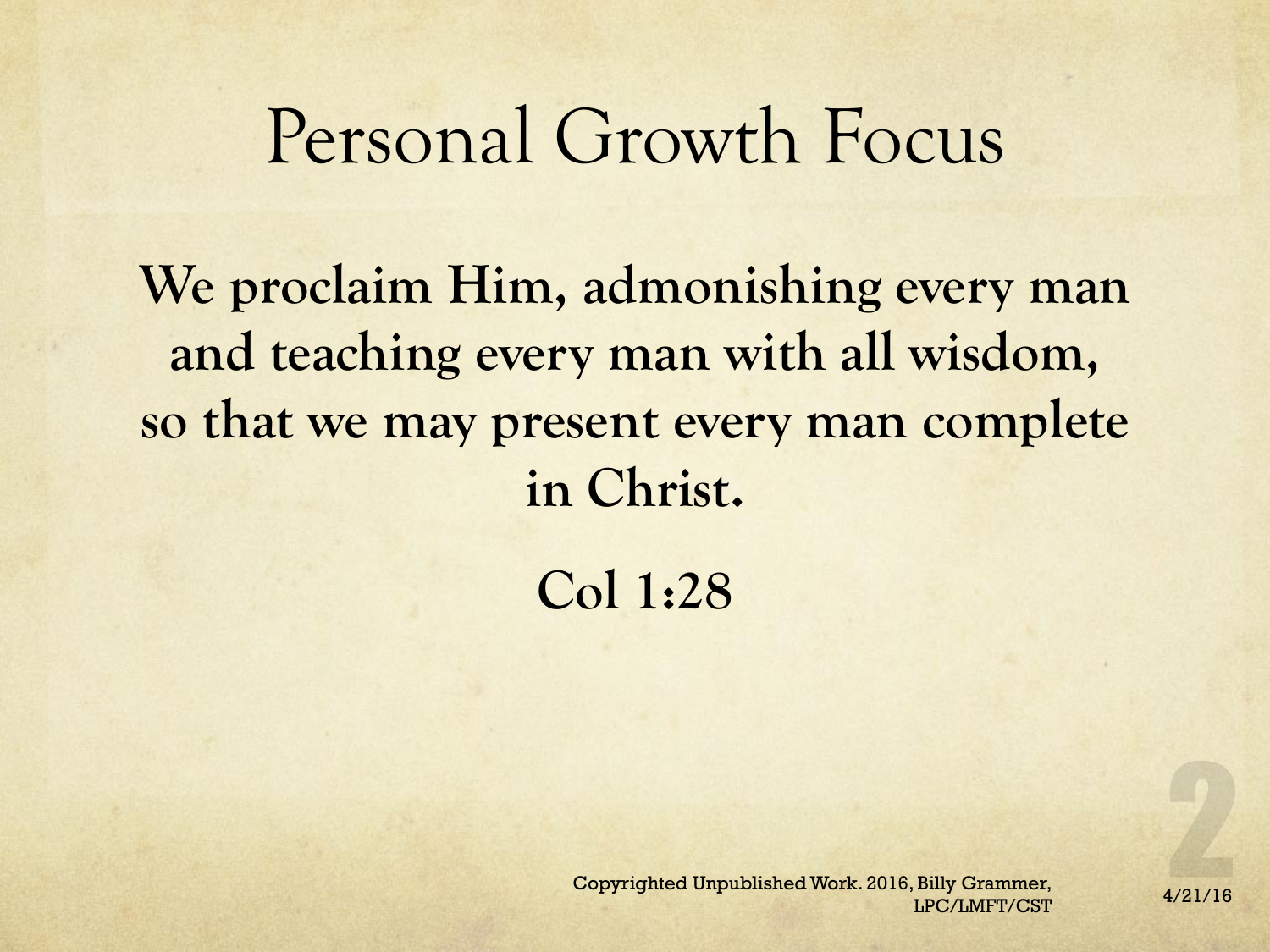## The Nature of Desire

**Desire is Looking for its Object: Desire is Passive** 

High Short-Term Yield

High Short-Term Return

Low Investment

Low Cost

Copyrighted Unpublished Work. 2016, Billy Grammer,<br>4/21/16 LPC/LMFT/CST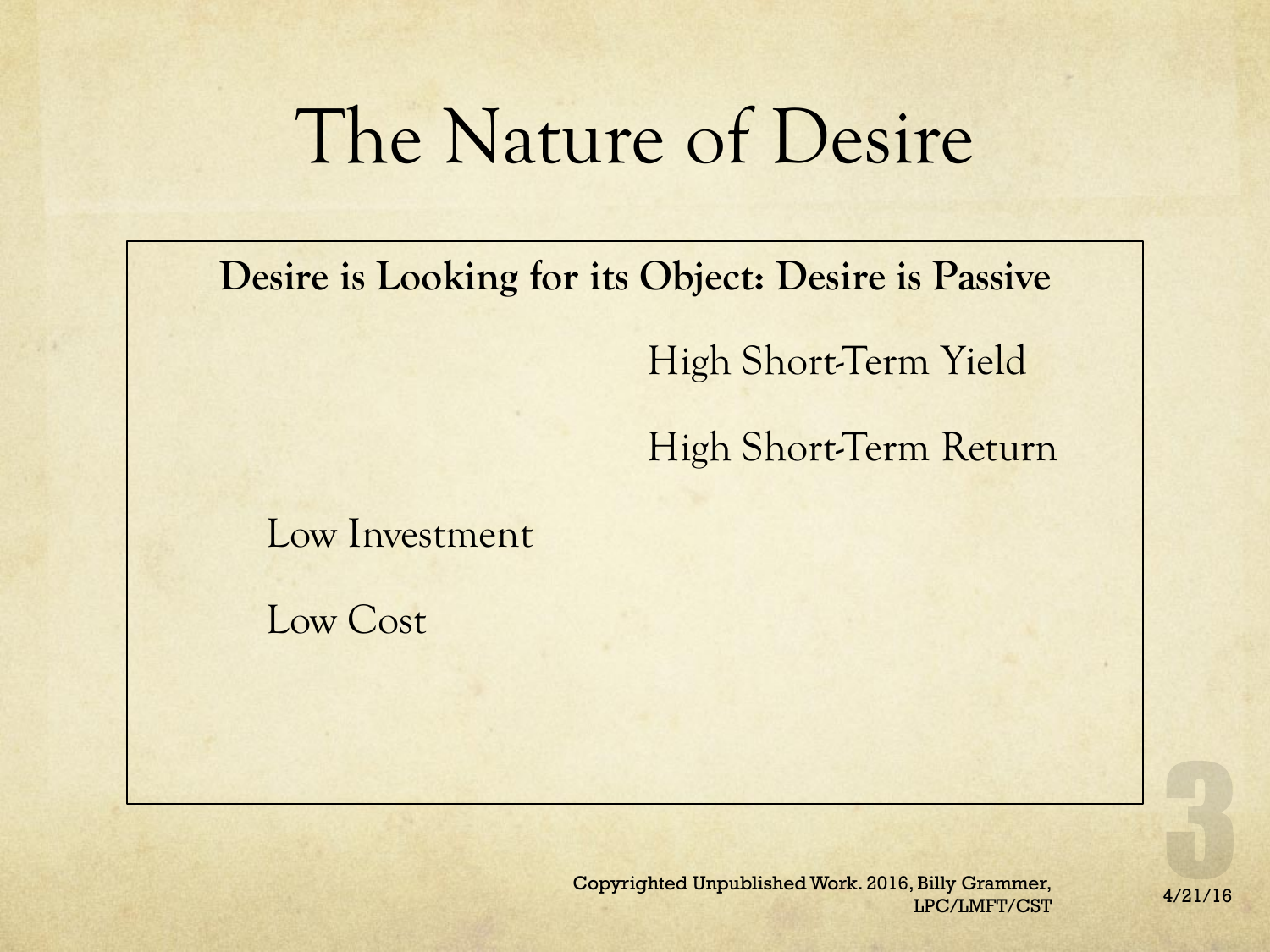# The Nature of Desire

**Desire is Looking for its Subject: Desire is Active**  High Investment High Long-Term Yield High Cost High Long-Term Return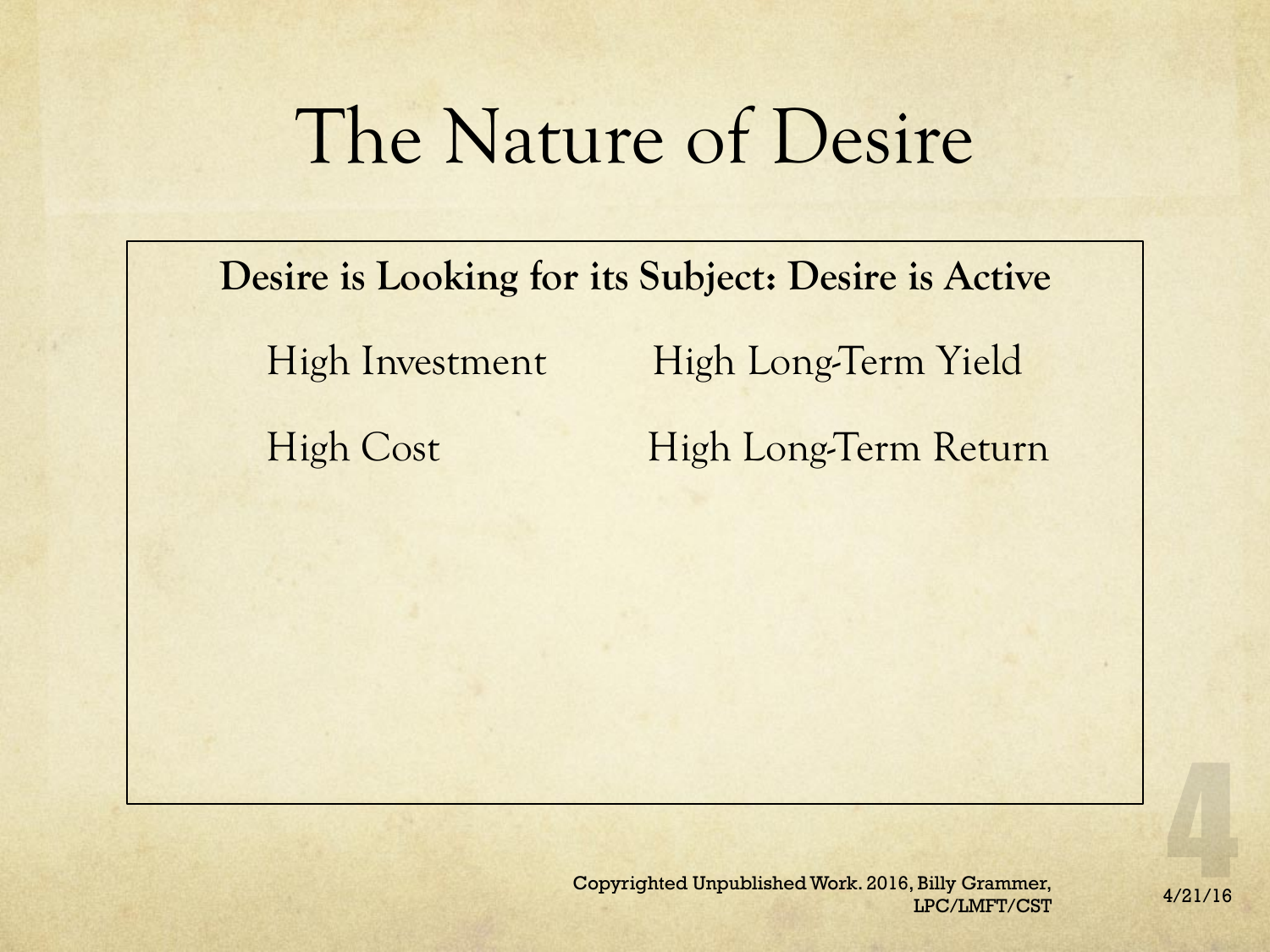#### An Important Question

## **Do you want to be tolerated or do you want to be desired?"**

4/21/16 Copyrighted Unpublished Work. 2016, Billy Grammer, LPC/LMFT/CST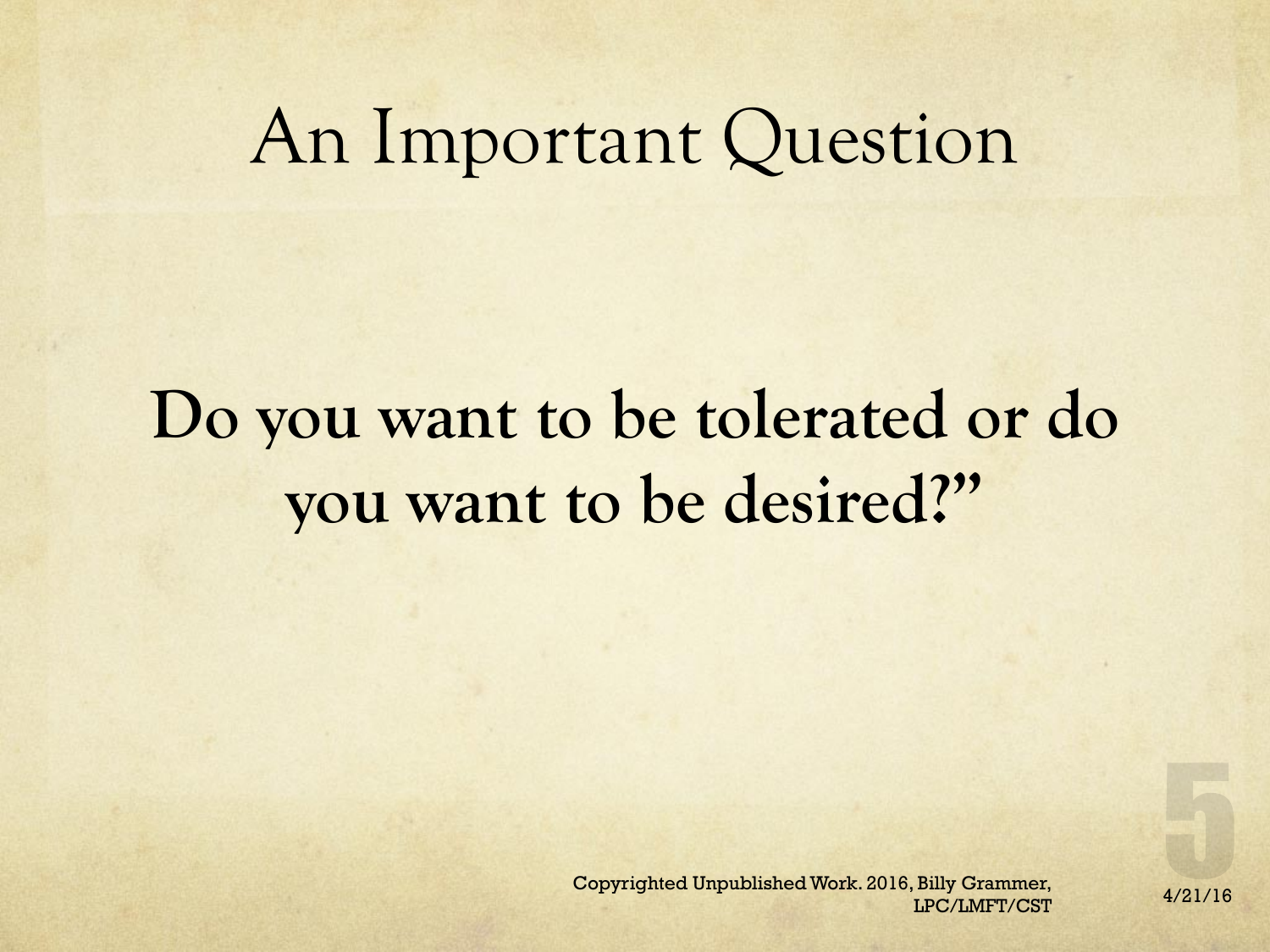## Growth Areas

#### **You Must Move in Her Direction – Not Your Direction!**

• A woman has "responsive desire" not overt desire for sex. She wants connection first, which opens up the possibility of sex.

.

• Men want sex first and then feel connected and close to their partner.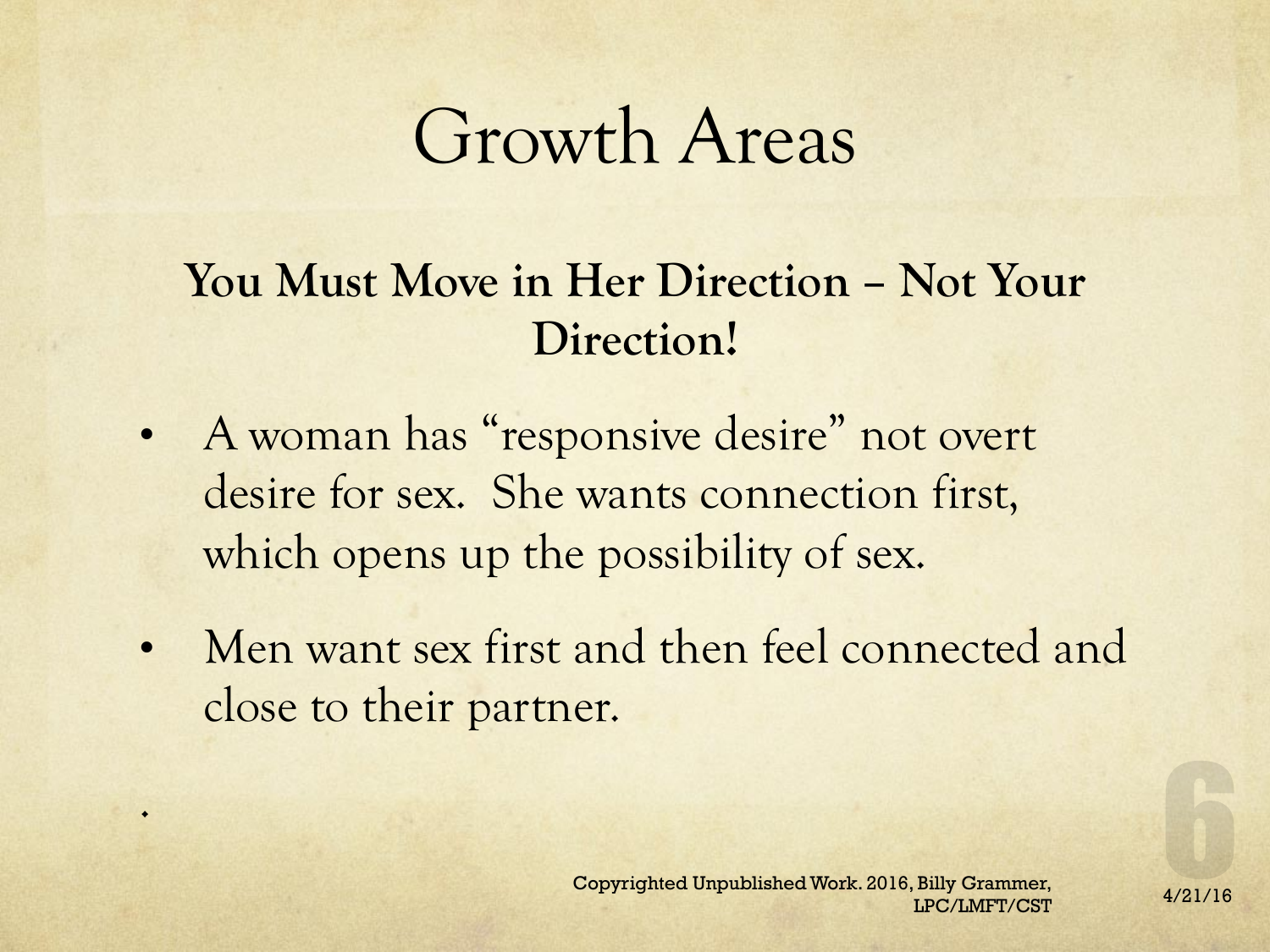### Sexual Desire

**Women accept or initiate a sexual interaction for reasons other than sexual desire.**

**The number one reason is to increase Emotional Bonding – especially in response to Romantic Settings.**

"Overt desire is infrequent in many sexually functional and satisfied women – especially those in established relationships."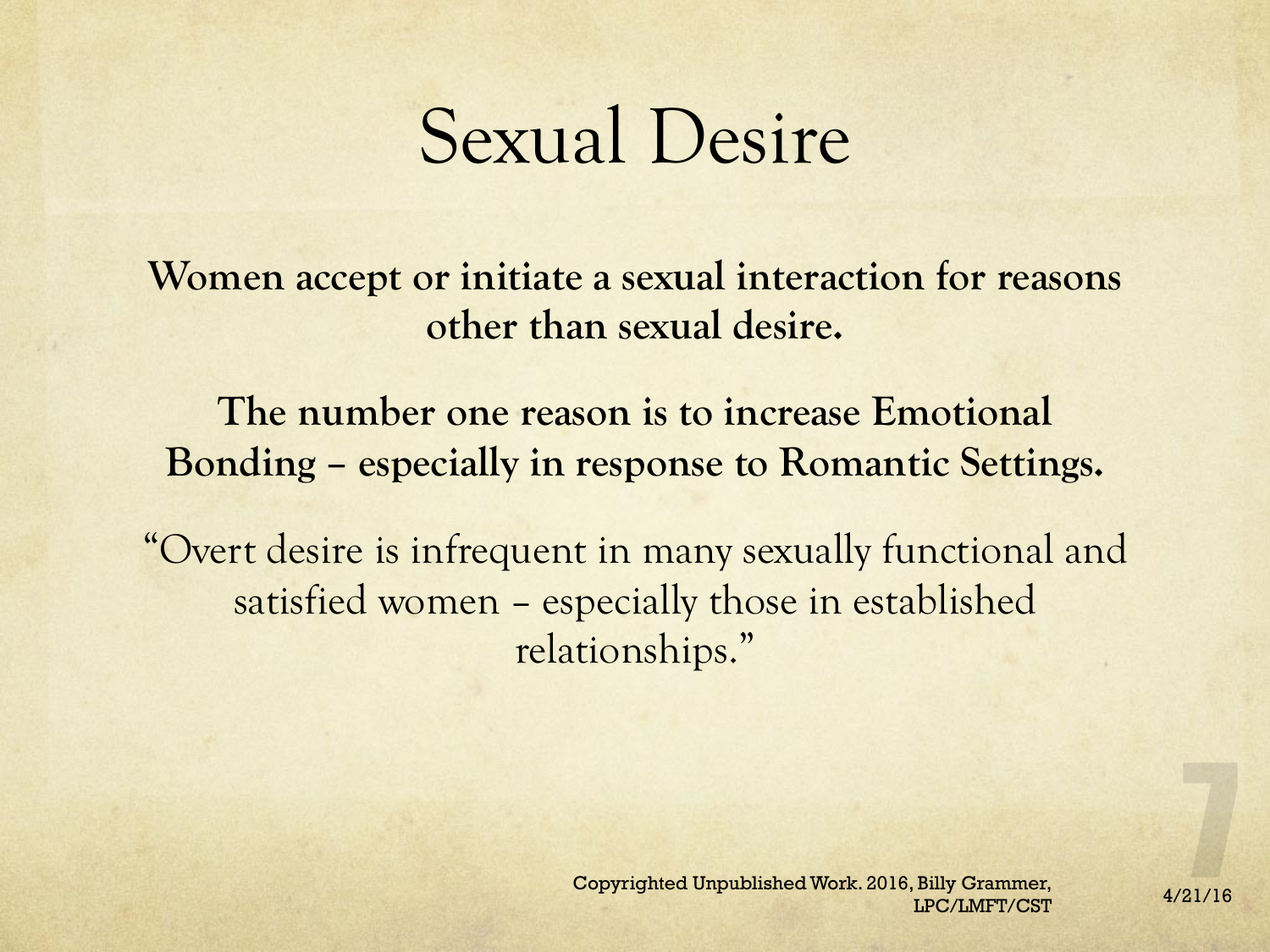## Growth Areas

#### **You Must Move in Her Direction – Not Your Direction!**

- A woman's sexual desire is "contextual." It arises out of Emotional Bonding.
- As a man, strive to become a positive, thoughtful and kind person. Do not attempt to motivate your wife by being negative, demanding or pouting.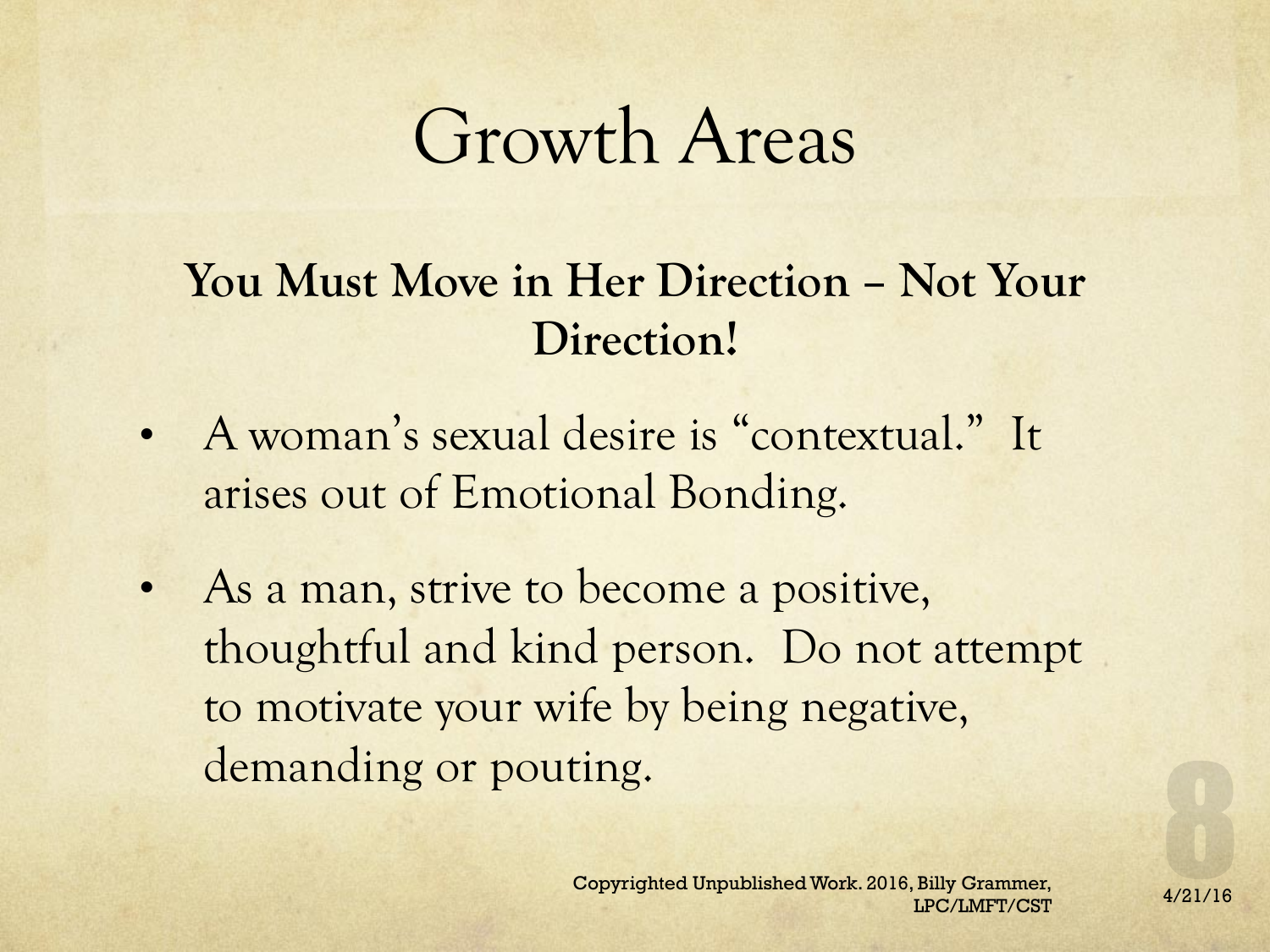## Growth Areas

#### **You Must Move in Her Direction – Not Your Direction!**

- A woman's sexuality is more complex Yours is simple
- As a man, don't make intercourse and orgasm your only goal in sexual intimacy.